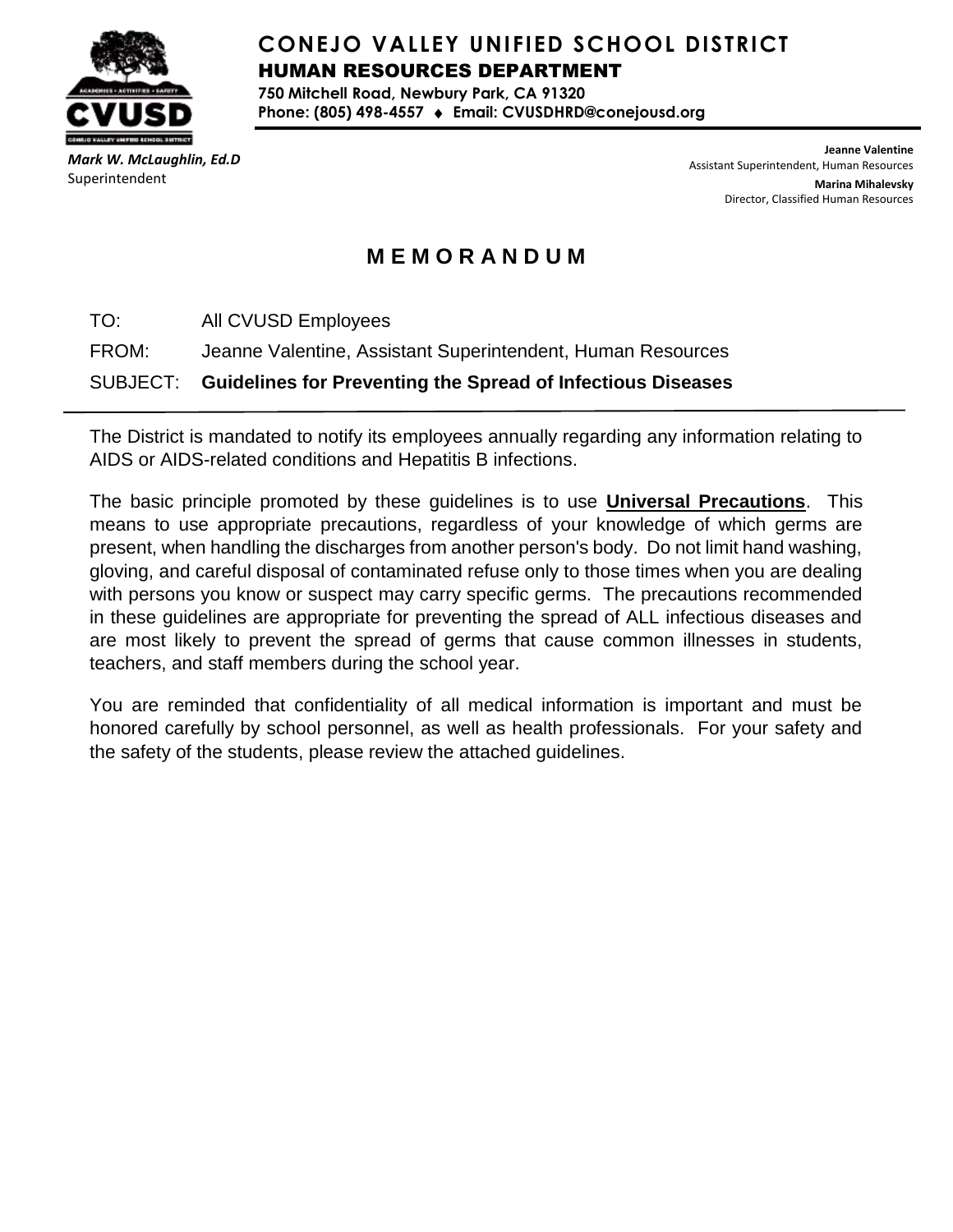### **CONEJO VALLEY UNIFIED SCHOOL DISTRICT GUIDELINES FOR PREVENTING THE SPREAD OF INFECTIOUS DISEASES**

#### **WHAT ARE UNIVERSAL PRECAUTIONS?**

**Universal Precautions** are precautions used in all situations and not limited to use with individuals known to be carrying a specific virus such as HIV or the virus causing Hepatitis B. In the school setting, those precautions should include: hand washing, using gloves, careful trash disposal, using disinfectants, and modification of cardiopulmonary resuscitation (CPR).

HAND WASHING: Hand washing facilities should include soap and running water at a pleasantly warm temperature. Automatic hand dryers can be considered as an alternative to paper towels. Scented soap allows teachers to determine if elementary students have used the soap. Scheduling time for students to wash hands before eating is suggested to encourage the practice. Classroom instruction about proper handwashing can be integrated into health instruction at all grade levels.

USING GLOVES: All staff members who may be required to administer first aid involving blood or to handle body fluids that may contain blood should have access to latex gloves in the areas where the gloves might be required to be used.

TRASH DISPOSAL: Special containers lined with plastic and marked appropriately are recommended for disposal of trash containing blood or any body spills that may contain blood. If needles, syringes, or lancets are used in the school setting, arrange for a puncture-proof container. Contact your site nurse or the local health department for directions about disposal of contaminated materials. Place intact needles and syringes in the designated container. Do not bend or break needles. Do not recap needles.

FIRST AID INVOLVING BLOOD AND CPR: Individuals with responsibility for administering first aid in school, on the athletic fields, in the cafeterias, on the playgrounds, and on school buses should have current instruction and certification. That instruction can be provided by certificated school nurses employed by the school districts or by local agencies such as the American Red Cross and the American Heart Association. Gloves should be standard components of first-aid supplies in the schools so that they are readily accessible for emergencies and regular care given in school health offices, cafeterias, and athletic training rooms. Devices that prevent backflow of fluids from the mouth of a victim being given CPR also should be readily accessible to those persons most likely to be the rescuers in the school setting. A wide variety of devices are available. Contact your local paramedic teams or hospital emergency room to determine which devices they recommend.

USING DISINFECTANTS: At each school site, appropriate and Environmental Protection Agency (EPA) approved disinfectants should be supplied and used. Regular household chlorine bleach diluted 1:10 and mixed daily (or as needed so that the solution is fresh) is an effective disinfectant for destroying the AIDS and Hepatitis B viruses as well as most other disease-causing organisms.

TRAINING: When providing first-aid training and training in CPR, adherence to current recommendations of the American Red Cross and the American Heart Association about using gloves, using protective devices for artificial breathing, cleaning resuscitation mannequins, and health conditions of students that contraindicate mannequin practice is essential.

Applying the principle of using Universal Precautions removes the problem of needing to know which persons are infected with which germs in the school setting. Routine use of appropriate precautions eliminates much of the fear of not knowing if a student in the classroom has an infection. Sometimes the parents or the students themselves are afraid to share information about infections. Most often, however, the infected students and their parents do not have that information. This is especially true about HIV-infected persons.

### **WHAT IS AIDS/HIV INFECTION?**

AIDS (Acquired Immune Deficiency Syndrome) is the advanced stage of HIV (Human Immunodeficiency Virus) infection. The virus attacks the body's immune system, leaving it vulnerable to life-threatening opportunistic infections and malignancies. The virus also may directly attack the central nervous system. Persons infected with HIV frequently have no apparent symptoms and usually appear to be in good health. More than half of the persons in the United States who have been diagnosed to have AIDS (the advanced stage of HIV infection) have died.

### **HOW IS HIV INFECTION SPREAD?**

Everyone infected with HIV, even a person without apparent symptoms, is capable of transmitting the infection. HIV infection is transmitted by:

- 1. any sexual activity involving direct contact with semen, blood, or vaginal secretion of someone who is infected;
- 2. sharing intravenous (IV) needles and/or syringes with someone who is infected;
- 3. penetrating the skin with needles that have been used to inject an infected person;
- 4. direct contact on broken skin with infected blood;
- 5. receiving a blood transfusion or blood products from someone who is infected (a screening test has been used since 1985 that has reduced this risk to 1 in 68,000 in California [AIDS Update, December 1988]); and,
- 6. being born to an infected mother.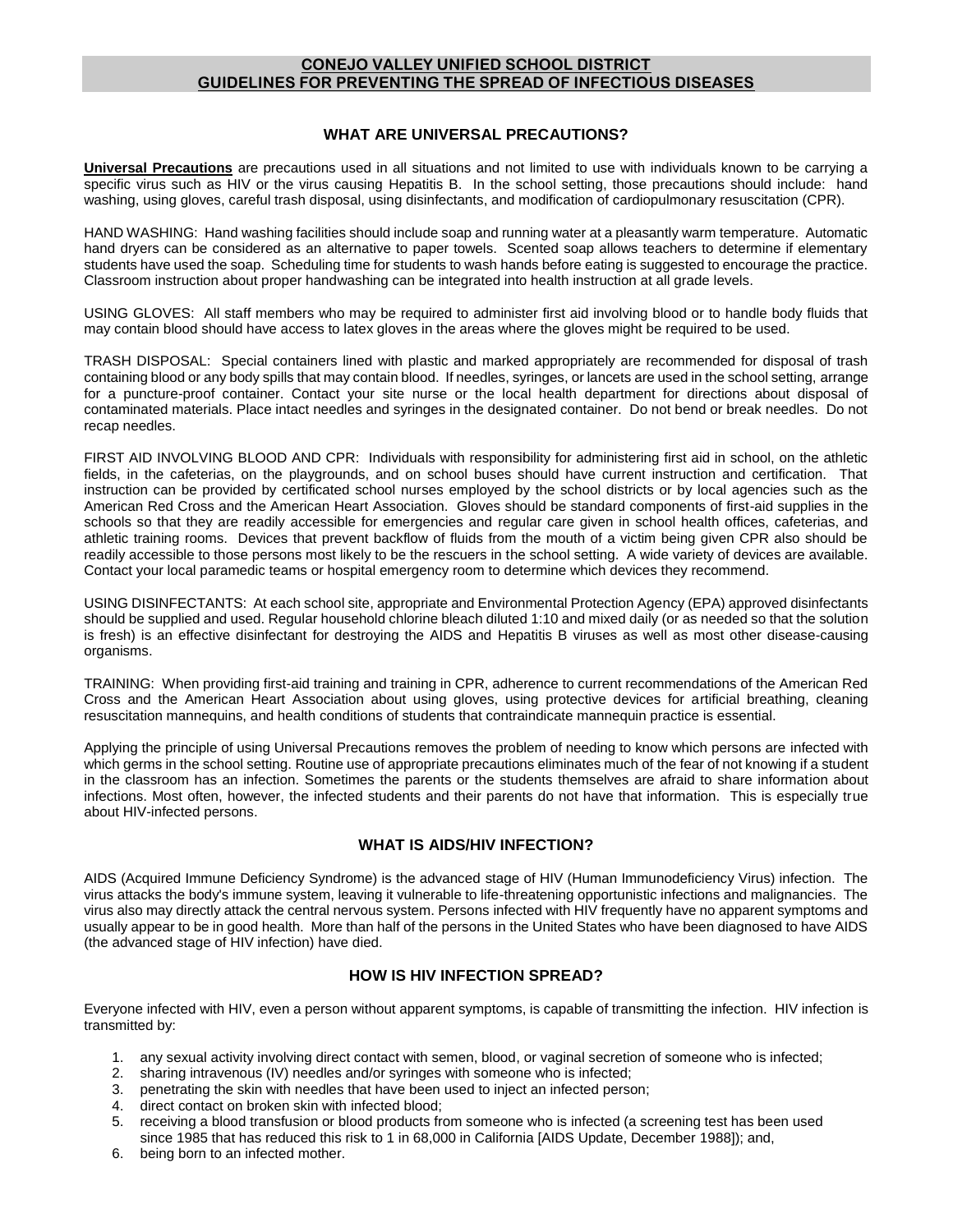#### **WHAT IS HEPATITIS B?**

Hepatitis B is an infection of the liver caused by a virus present in blood and other body fluids of infected persons. Less than 50 percent of persons who become infected show symptoms of illness. The symptoms are like those of Hepatitis A and include fatigue, mild fever, muscle or joint aches, nausea, vomiting, loss of appetite, and abdominal pain. In some patients, the urine turns dark, and the skin becomes yellow. The onset of symptoms may appear 6 weeks to 6 months after becoming infected with the virus. Death is uncommon in Hepatitis B, but 5 to 10 percent of those infected become long-term virus carriers. Up to 25 percent of carriers may develop serious chronic liver disease.

#### **HOW IS HEPATITIS B SPREAD?**

An infected person can transmit Hepatitis B as long as the virus remains in the blood. Transmission may occur as early as 4 weeks before any symptoms occur. A small number of people will carry the virus in their blood for years and are known as chronic carriers. Hepatitis B is transmitted by:

- 1. sexual activity involving semen, blood, or vaginal secretions;
- 2. sharing with someone who is infected, unsterile instruments used to penetrate the skin such as those used for tattooing, ear piercing, and razors;
- 3. sharing intravenous (IV) needles and/or syringes with someone who is infected;
- 4. direct contact of infected blood with the mucous membrane of the eye and mouth;
- 5. direct contact of infected blood with broken skin (e.g., cuts);
- 6. accidental needle sticks with needles containing blood from a virus carrier;
- 7. sharing toothbrushes; and,
- 8. being born to an infected mother.

# **HOW CAN HIV AND HEPATITIS B INFECTIONS BE PREVENTED?**

A vaccine for Hepatitis B is available from health care providers. The cost of the vaccine may be covered by individual health plan benefits of employers.

The spread of Hepatitis B may occasionally occur in special education settings and classrooms attended by developmentally delayed students who became Hepatitis B carriers while in hospital or residential facilities. The risk of hepatitis transmission in these special education classroom settings can be almost eliminated by good environmental and person hygiene (Universal Precautions). Hepatitis B vaccination of susceptible personnel and students can reduce the risk to virtually zero.

Since sexual intercourse and sharing of intravenous equipment are the major behaviors that transmit the viruses that cause Hepatitis B, and HIV infections, abstinence from these activities eliminates the major risk of exposure for most people. Mutually monogamous sexual relationships between uninfected partners are safe.

Properly used condoms combined with water-based lubricants containing spermicides greatly reduce the risk of transmission during sexual intercourse with an infected person. Intravenous equipment and any equipment used to penetrate the skin should not be shared. For persons who continue to share intravenous equipment, cleaning with a household bleach solution and rinsing with water can also reduce transmission by this route.

HIV infection, Hepatitis B, and several other viruses are transmitted through sexual intercourse, sharing of blood, and from infected women to their babies during pregnancy or at the time of birth. Essentially all risk of these infections is outside of the work and school environments. However, there is some, although very small, risk of blood exposure at work and at school. Carriers of these viruses do not often show outward signs of infection and often are not aware of being infected themselves. Therefore, ALL blood or blood-containing body fluids must be considered potentially infectious.

The only risk of Hepatitis B virus and HIV exposure in the school setting is with direct exposure of infected blood to broken skin or mucous membranes. Unbroken skin is an extremely good barrier to these viruses, and there have been no documented cases of transmission in this manner in schools or daycare centers. In fact, even in the clinical setting, there have been only six cases of HIV infection from direct exposure of infected blood to broken skin. However, to be extremely cautious and because a variety of other infections are likely to be transmitted in this manner, Universal Precautions are recommended.